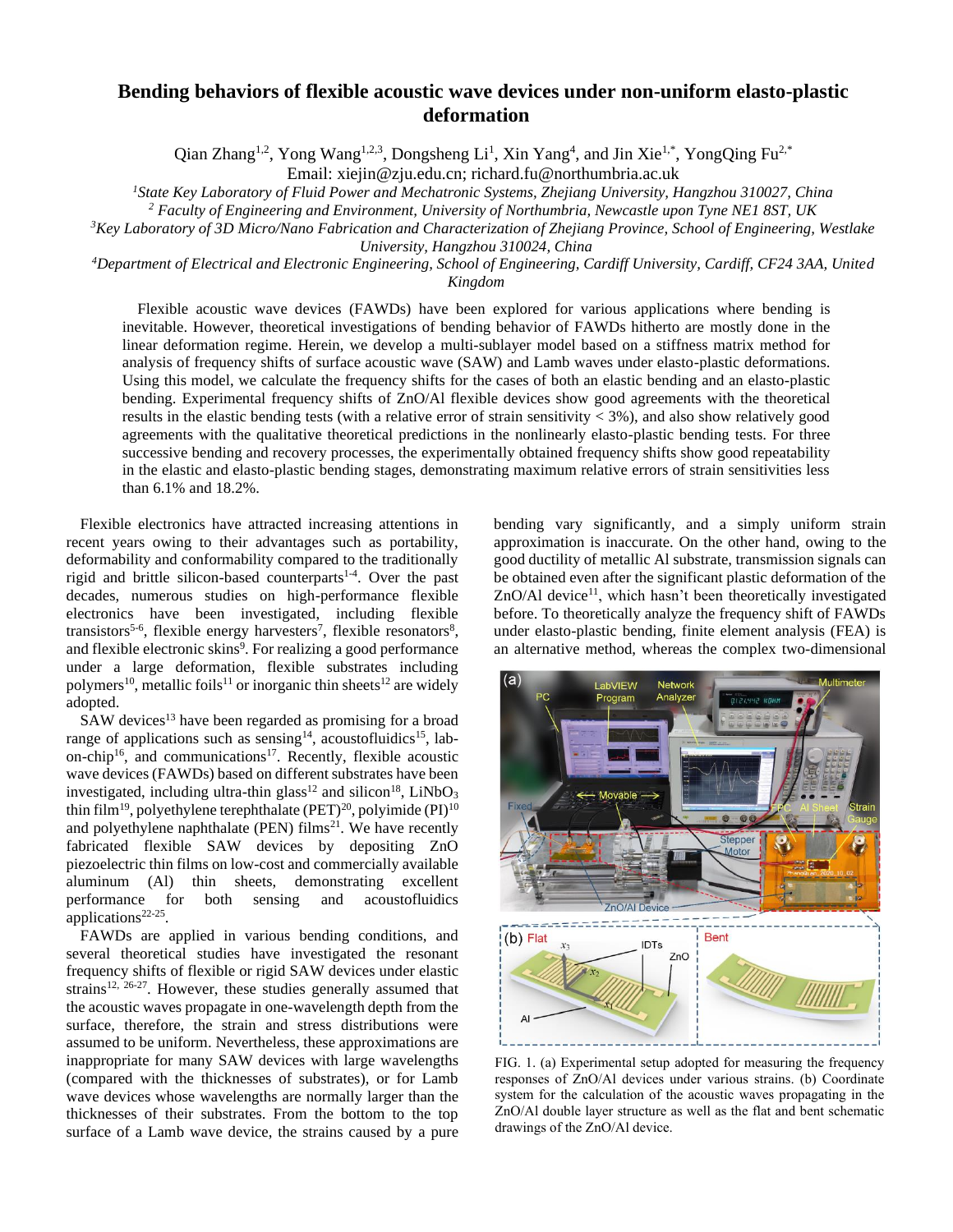or three-dimensional meshes may introduce non-ignorable errors, especially when the meshes are poorly applied.

In this paper, a theoretical model was developed using a stiffness matrix method<sup>28</sup> and multi-sublayer approximation for the analysis of FAWDs under elasto-plastic deformations. Based on the multi-sublayer stiffness matrix method and elastoplastic theory<sup>29</sup>, the theoretically resonant frequency of a FAWD was solved using a MATLAB program. ZnO/Al (5 μm/50 μm thick) FAWDs with a wavelength of 64 μm and a resonant frequency of ~41.1 MHz were fabricated and the theoretical frequency shifts under the bending were calculated and compared with the experimental results. To investigate the repeatability, the frequency shifts of the ZnO/Al device under three consecutive bending and recovery processes were obtained and discussed.

ZnO/Al flexible devices were fabricated on ZnO thin film (~ 5 μm) coated Al foil (50 μm), which is flexible and easily bent. The interdigital transducers (IDTs) were patterned using the conventional photolithography and lift-off processes. As the total device thickness is  $\sim$ 55  $\mu$ m, a wavelength larger than the device thickness (e.g., 64 μm) was adopted to generate waves propagating in the full depth. To understand the depth of acoustic wave propagating in the device, the vibration mode  $(A<sub>0</sub>)$  was simulated using COMSOL, where a 2-dimensional piezoelectric model and a ZnO/Al (5 μm/50 μm) structure with a wavelength of 64 μm were used, as shown in Fig. S1 in the supporting information (SI). The experimental setup used for generating bending strains and measuring frequency response of ZnO/Al device is shown in Fig. 1(a). The device was taped onto a flexible printed circuit board (FPC), which was then glued onto an Al sheet. An Al sheet was fixed between two parallel polymethyl methacrylate (PMMA) boards. One of them can be moved by a stepper motor, whereas the other was fixed. Bending strain was adjusted by changing the distance between the two PMMA boards and calibrated using a strain gauge glued on the FPC. The resistance of the strain gauge was measured using a digital multimeter (Agilent 34401A). The S parameter of the  $ZnO/Al$  device  $(A<sub>0</sub>$  mode) was measured using a vector network analyzer (Agilent E5061B) and recorded by a LabVIEW program in real-time.

In order to investigate the acoustic waves propagating in the bent ZnO/Al device, the stiffness matrices of ZnO and Al layers were studied first. Stiffness matrix method is a numerical method used for the calculation of elastic wave propagation in a layered anisotropic media<sup>28</sup>. Its main idea is to calculate the stiffness matrix for each layer first, and then a recurrence relation is repeatedly used to calculate the global stiffness matrix. Combining the global stiffness matrix with the boundary conditions, the dispersion curve of the elastic wave can be solved. For the coordinate system shown in Fig. 1(b), the acoustic waves propagating in a single-layer medium without strain are governed by the constitutive Eq. (S1) in the SI. The spatial distributions of the displacement (*u*), the electric potential  $(\phi)$ , the stress in the *x*<sub>3</sub> direction  $(\sigma_3)$  and the electric displacement in the  $x_3$  direction  $(D_3)$  can be expressed by the following equations:

$$
\mathbf{u} = u(x_3)\xi, \; \mathbf{\phi} = \phi(x_3)\xi, \; \mathbf{\sigma}_3 = \sigma_3(x_3)\xi, \; \mathbf{D}_3 = D_3(x_3)\xi \quad (1)
$$

where  $\zeta = \exp[i(\omega t - k_1 x_1)]$ ,  $\omega$  is the angular frequency,  $k_1$  denotes the wave vector in the  $x_1$  direction,  $u(x_3) = [u_1(x_3) u_2(x_3) u_3(x_3)]$ ,  $\sigma_3(x_3) = [\sigma_{13}(x_3) \sigma_{23}(x_3) \sigma_{33}(x_3)]$ . By substituting (1) into Eq. (S1), we obtain the following equation<sup>28</sup>:

$$
\left[\boldsymbol{T}\left(h_{i}\right) \boldsymbol{T}\left(h_{b}\right)\right]^{T} = \boldsymbol{K}\left[\boldsymbol{U}\left(h_{i}\right) \boldsymbol{U}\left(h_{b}\right)\right]^{T} \tag{2}
$$

where  $h_t$  and  $h_b$  are the  $x_3$  coordinates at the top and bottom surfaces of the layer,  $U(x_3) = [u(x_3) \phi(x_3)]^T$ ,  $T(x_3) = [\sigma_3(x_3) D(x_3)]^T$ , and  $K$  denotes the stiffness matrix of this layer, which is an eight-order matrix determined by material properties, angular frequency and wave vector. For a layered media, the recurrence relation of  $\boldsymbol{K}$  can be expressed by<sup>24</sup>:

$$
\boldsymbol{K}^{N} = \begin{bmatrix} \boldsymbol{K}_{11}^{N-1} + \boldsymbol{K}_{12}^{N-1} \left( \boldsymbol{K}_{11}^{n} - \boldsymbol{K}_{22}^{N-1} \right)^{-1} \boldsymbol{K}_{21}^{N-1} & - \boldsymbol{K}_{12}^{N-1} \left( \boldsymbol{K}_{11}^{n} - \boldsymbol{K}_{22}^{N-1} \right)^{-1} \boldsymbol{K}_{12}^{n} \\ \boldsymbol{K}_{21}^{n} \left( \boldsymbol{K}_{11}^{n} - \boldsymbol{K}_{22}^{N-1} \right)^{-1} \boldsymbol{K}_{21}^{N-1} & \boldsymbol{K}_{22}^{n} - \boldsymbol{K}_{21}^{n} \left( \boldsymbol{K}_{11}^{n} \boldsymbol{K}_{22}^{N-1} \right)^{-1} \boldsymbol{K}_{12}^{n} \end{bmatrix} (3)
$$

where  $K^N$  is the global stiffness matrix of total *N* layers,  $\mathbf{K}^{N-1} = \left[ \mathbf{K}_{11}^{N-1} \mathbf{K}_{12}^{N-1} ; \mathbf{K}_{21}^{N-1} \mathbf{K}_{22}^{N-1} \right]$  is the stiffness matrix of *N*-1 layers,  $\mathbf{K}^{n-1} = \left[ \mathbf{K}_{11}^{n-1} \ \mathbf{K}_{12}^{n-1} ; \mathbf{K}_{21}^{n-1} \ \mathbf{K}_{22}^{n-1} \right]$  is the stiffness matrix of the  $n^{th}$  layer. By combining the global stiffness matrix  $K^N$  with the boundary conditions which are shown in Eq.  $(S5)^{26}$ , the dispersion curve can be solved. When a flexible ZnO/Al device is under a bending condition, the Eq. (S1a) should be modified  $into<sup>30</sup>$ :

$$
\sigma_{jk}^{e} \frac{\partial^{2} u_{i}}{\partial x_{k} \partial x_{j}} + \frac{\partial \sigma_{ji}}{\partial x_{j}} = \rho \frac{\partial^{2} u_{i}}{\partial t^{2}}
$$
(4)

where  $\sigma_{jk}^e$  is the external stress induced by bending,  $\rho$  is the density. According to Ref. [29], the stress distribution in the bending FAWD is a continuous function of  $x_3$ , which means  $K$ is dependent on *x*3, thus resulting in the coupling between the stiffness matrix  $K$  and the state vectors  $(T$  and  $U)$ . In order to decouple the stiffness matrix and the state vectors to simplify the solving process, both the ZnO and Al layer are divided into multiple sublayers. Since the thickness of the sublayers is very thin (~2% of layer thickness), the strain and stress distribution in each sublayer can be assumed to be uniform, which realizes the decoupling between the stiffness matrix  $\boldsymbol{K}$  and the state vectors. The strain sensitivity (SS) is defined as:

$$
SS = \Delta f / \Delta s \tag{5}
$$

where *f* is resonant frequency and *s* is strain. For the convenience to describe the strain distributions, the nominal strain is defined as *sh*/2*R*, where *R* is the radius of curvature, *h* is the thickness of substrate and *s* is 1 for tensile strain and -1 for compressive strain.

To verify the model, COMSOL simulations were conducted for the resonant frequencies of Lamb wave devices (50 μm thick) and Rayleigh wave devices (200 μm thick) with wavelengths varied from 60 μm to 160 μm. The results show relative errors less than  $2\times10^{-4}$  when compared to those calculated using the multi-sublayer model (see D. Preliminary verification in the SI).

For the ZnO/Al (5 μm/50 μm) double layer structure, bending can be regarded as a specifically applied stress field, and the coordinate system is defined in Fig. S2(c). Density, elastic constant, strain distribution and wavelength are functions of this applied stress field, which results in the shift of the resonant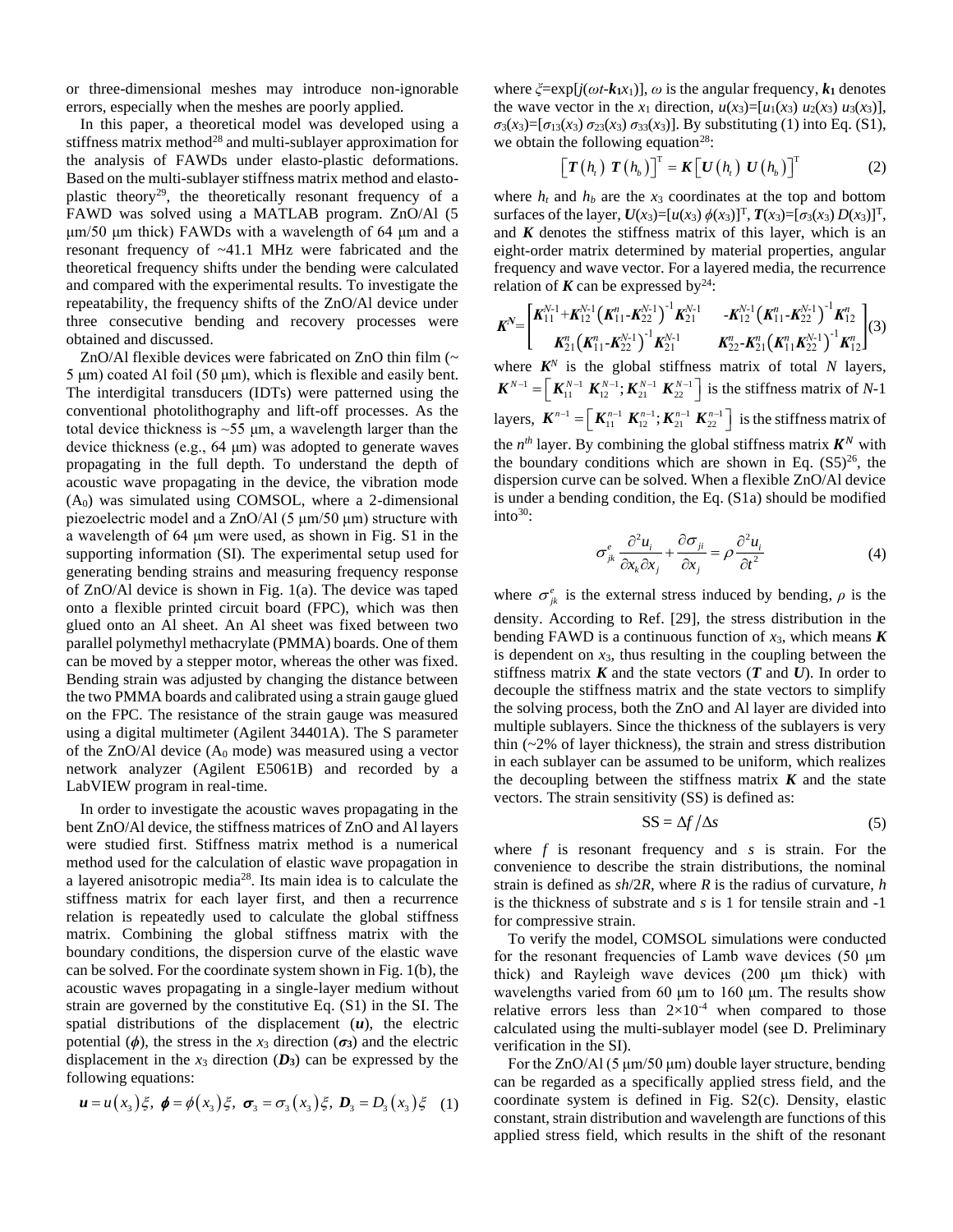

FIG. 2. Calculated total frequency shifts which are composed by frequency shift components of (a) density, stress, elastic constant and wavelength as a function of strain, with assumptions in condition 1; and (b) density, elastic constant and wavelength with assumptions in condition 2. (c) Expected region and trend of frequency shifts which are determined by the two extreme conditions (1 and 2). A ZnO/Al (5 μm/50 μm thick) device with 64 μm wavelength and parameters listed in Table. S1 are used for calculation.

frequency. For small disturbances, each of the parameter variation will contribute to frequency shift individually, and the total frequency shift can be calculated by adding these four components of frequency shift together (i.e., density, stress, elastic constant and wavelength) $^{26}$ . Due to the complexity of the elasto-plastic bending (see the detailed discussion in E. Assumptions about bending in the SI), two extreme conditions are considered. They are separated corresponding to the predicted upper and lower boundaries of the resonant frequencies of a flexible ZnO/Al device under the bending. With the points 'A', 'C' and 'D' defined in the Fig.  $S2(a)$ , the first condition is in the range of 'AC', where the external stress is not released at all and the tangent modulus is defined as  $k<sub>C</sub>$  in Fig. S2(a). The second condition is in the range of 'AD', where the external stress is fully released and the tangent modulus is described by the empirical formula as shown in Fig. S2(b). Therefore, the residual stress and the frequency shift component caused by stress are assumed to be zero in the second condition. The strain distributions of these two conditions are shown in Fig. S3.

In order to investigate the theoretical frequency shift of ZnO/Al device under the bending, a ZnO/Al  $(5 \mu m/50 \mu m)$ device with a wavelength of 64 μm was modelled in two extreme conditions with the material properties listed in the Table. S1. The  $A_0$  mode  $(-41.1 \text{ MHz})$  was chosen in the

following theoretical calculations and experiments, because its transmission signal is better than those of other modes (e.g.,  $S_0$ ,  $A_1$  and  $S_1$ ) in practice. The theoretical frequency shifts for the two conditions are shown in Fig. 2. For the condition 1, the total frequency shift is mainly determined by the frequency components of elastic constant and wavelength, and is approximately linear with the nominal strain in the range of - 180 με to 180 με, as shown in Fig. 2(a). The frequency components of density and stress are relatively small because their distributions have opposite signs in the top and bottom half device, leading to partial cancellations between each other. The significant decrease of total frequency shift in the nonlinear region is resulted from the decrease of elastic constant caused by plastic deformation, which is also the reason for the appearance of nonlinearity. The condition 2 is similar to the first one, but the change of elastic constant is smaller, as reported in Ref. 31 and Fig. S2(b). As a result, there is no significant decrease in the total frequency shift in the second condition, as shown in Fig. 2(b). The frequency component of stress is ignored since it is assumed that no residual stress exists. By combining these two extreme conditions, the expected region of frequency shift can be obtained, as shown in Fig. 2(c). In the elastic region, the expected region is "narrow", whereas in the elasto-plastic region, it is much "wider". Therefore, we can expect that a relatively accurate theoretical result can be



FIG. 3. Comparison of the experimental frequency shifts and the theoretical expected regions with nominal strain ranges in (a) -614 με to 0 με, (b)  $-1429$  με to 0 με and (c) 0 με to 13629 με. The ZnO/Al (5 μm/50 μm) devices with wavelength of 64 μm are employed for both theoretical calculations and experiments, where the bending schematic drawings are shown by the corresponding insets.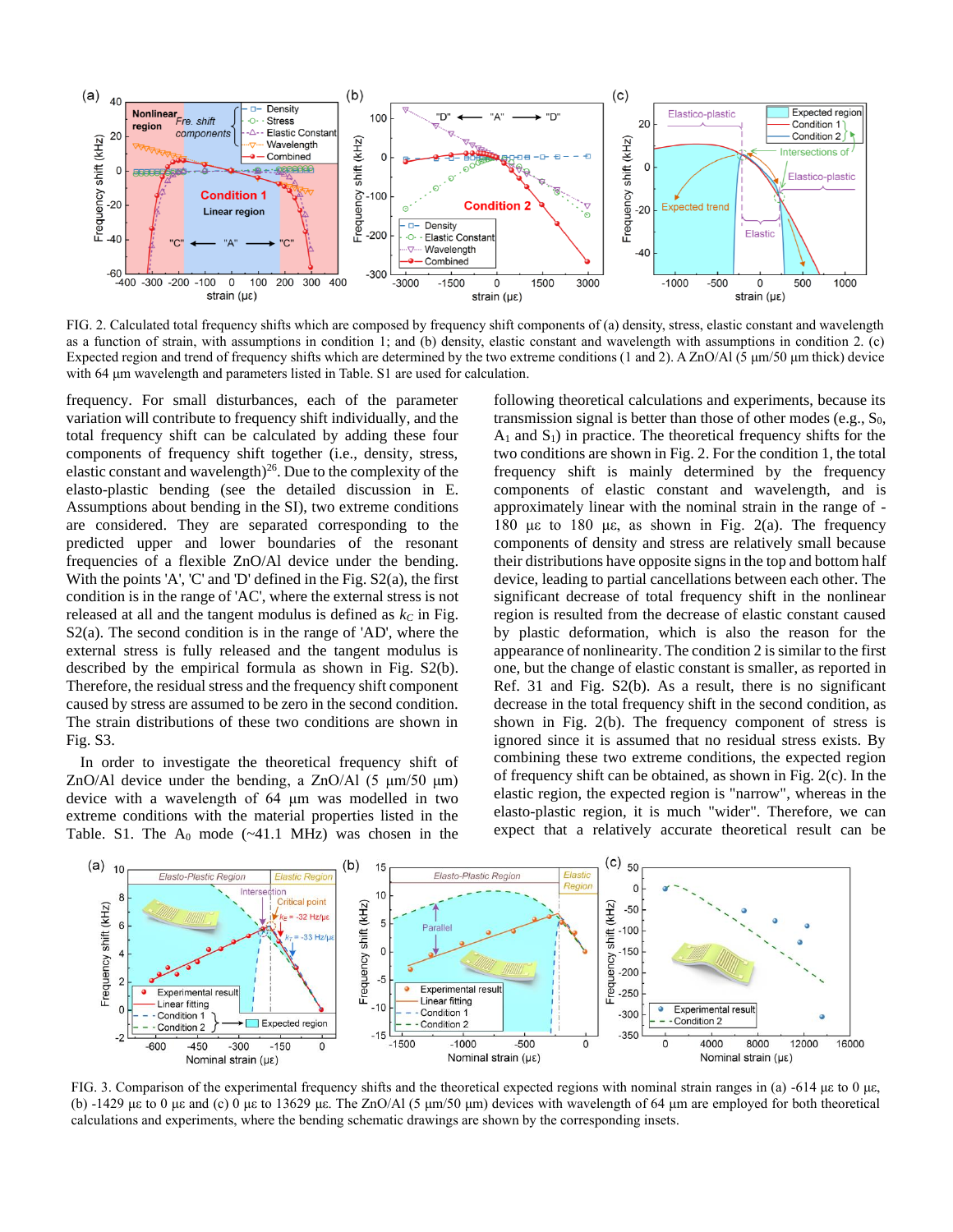obtained in the elastic region, but only rough predictions of the general trend can be obtained in the elasto-plastic region. The intersections of the curves of the two conditions where the expected region converges to points indicate the boundaries between the elastic and elasto-plastic region. As a result, the frequency-strain curve is expected to go through the two intersections.

To verify the calculated results, ZnO/Al devices with a substrate thickness of 50 μm and a wavelength of 64 μm were used in experiments. First we focus on the elastic region. As shown in Fig. 3(a), the theoretical and experimental strain sensitivities are  $k_T = -33$  Hz/με and  $k_E = -32$  Hz/με, respectively, which show good agreements between each other. Here the  $k_T$ is the strain sensitivity of condition 1. Then a larger strain range  $(-1429 \mu \varepsilon)$  to 0  $\mu \varepsilon)$  is considered, as shown in Fig. 3(b). In the elasto-plastic region, the shifts of experimental frequency are within the expected region with a general trend nearly parallel to the condition 2, indicating that it is possible to predict the frequency shift in a larger elasto-plastic region by simply using the condition 2. Because if the experimental frequency shift is still parallel to the condition 2 in a larger region, the difference between them is relatively small compared to the total frequency shift. Fig. 3(c) demonstrates the comparisons of theoretical (condition 2) and experimental results over a much larger range (e.g., 0 με to 13629 με). It is noteworthy that the theoretical results can correctly predict the general trend, even though the strain range is large and the frequency shift fluctuates significantly. This is probably resulted from the stress concentrations and formation of cracks which are not included in the model. Consequently, it is inferred that we can use the condition 1 for the precise calculation in the elastic region and use the condition 2 for the prediction of the general trend in the large elasto-plastic region.

The discussion above is about a single bending of the acoustic wave device. However, repeated bending and recovery are often required during the application of FAWDs. Therefore, an experiment sequence including three bending sequences (1, 2 and 3) in which the data were recorded and the recovery processes  $(R_1$  and  $R_2$ ) was further carried out in order to determine whether the theoretical model is still valid. The obtained results are shown in Fig. 4(a). The reading of the strain gauge was taken as an indicator of whether the ZnO/Al device was fully restored. For the elastic strain, Fig. 4(b) shows the similar strain sensitivities (-32 Hz/με, -31 Hz/με and -32 Hz/με) which are close to the theoretical value  $(-33 \text{ Hz}/\mu\epsilon)$ , resulting in the maximum relative error of 6.1%. On the other hand, Fig. 4(c) shows the frequency shifts of device within elasto-plastic strains of -1500 με to 0 με. The measured strain sensitivities in the elastic region are -32 Hz/με, -39 Hz/με and -33 Hz/με, respectively, which are less stable but also close to the theoretical value (-33 Hz/με), resulting in the maximum relative error of 18.2%. Although the frequency shifts in elasto-plastic region for the three experiments exhibit quite large differences, their trends agree with the predicted ones. It is difficult to precisely predict the frequency shift in the elasto-plastic region owing to its complexity in deformation. To this extent, a general trend prediction rather than prediction of the exact frequency shift in the elasto-plastic region is a compromise but acceptable choice. The different elastic regions in Figs. 4(b) and 4(c) are



FIG. 4. Frequency shifts of ZnO/Al FAWD as a function of nominal strain in (b) elastic region and (c) elasto-plastic region, which is recorded in three consecutive experiments shown in (a). (d) Real-time frequency shifts in three consecutive bending and restoration processes. The nominal strain increase sequentially in the three bending processes but is always in elastic region.

probably caused by the pre-stress resulted from fixing. However, it has little influence on the strain sensitivity in the elastic region. Fig. 4(d) shows the real-time frequency shifts caused by strain in the elastic region. The resonant frequency is shifted when the external stress is applied, and then shifted back when the external stress is removed, demonstrating a good repeatability. In summary, the theoretical model is valid for the predictions of resonant frequencies of FAWDs under repeated elasto-plastic bending and recovery processes, without considering fatigue and defect generations in the materials.

In this work, the multi-sublayer stiffness matrix method was developed for the design and calculation of flexible harmonic acoustic wave device under the non-uniform elasto-plastic deformation. The calculated resonant frequencies using the multi-sublayer model were compared with the simulation results of COMSOL when no strain was applied, showing good consistency that the relative errors were less than  $2\times10^{-4}$ . The theoretical frequency shift region was calculated and discussed based on the two extreme strain conditions. Experimental results were compared with the theoretical expectations, demonstrating quantitative predictions in the elastic region (relative error of strain sensitivity  $<$  3%) and well predictions of trends in the elasto-plastic region. Finally, the bending repeatability of the ZnO/Al device was investigated by the consecutive bending and recovery processes, and the experimental frequency shifts were within the predicted data region. The relative errors of strain sensitivity in the elastic region were less than 6.1% for pure elastic bending and 18.2% for elasto-plastic bending.

## **SUPPLEMENTARY MATERIAL**

Detailed assumptions and discussions about elasto-plastic bending, preliminary verification for the multi-sublayer model,